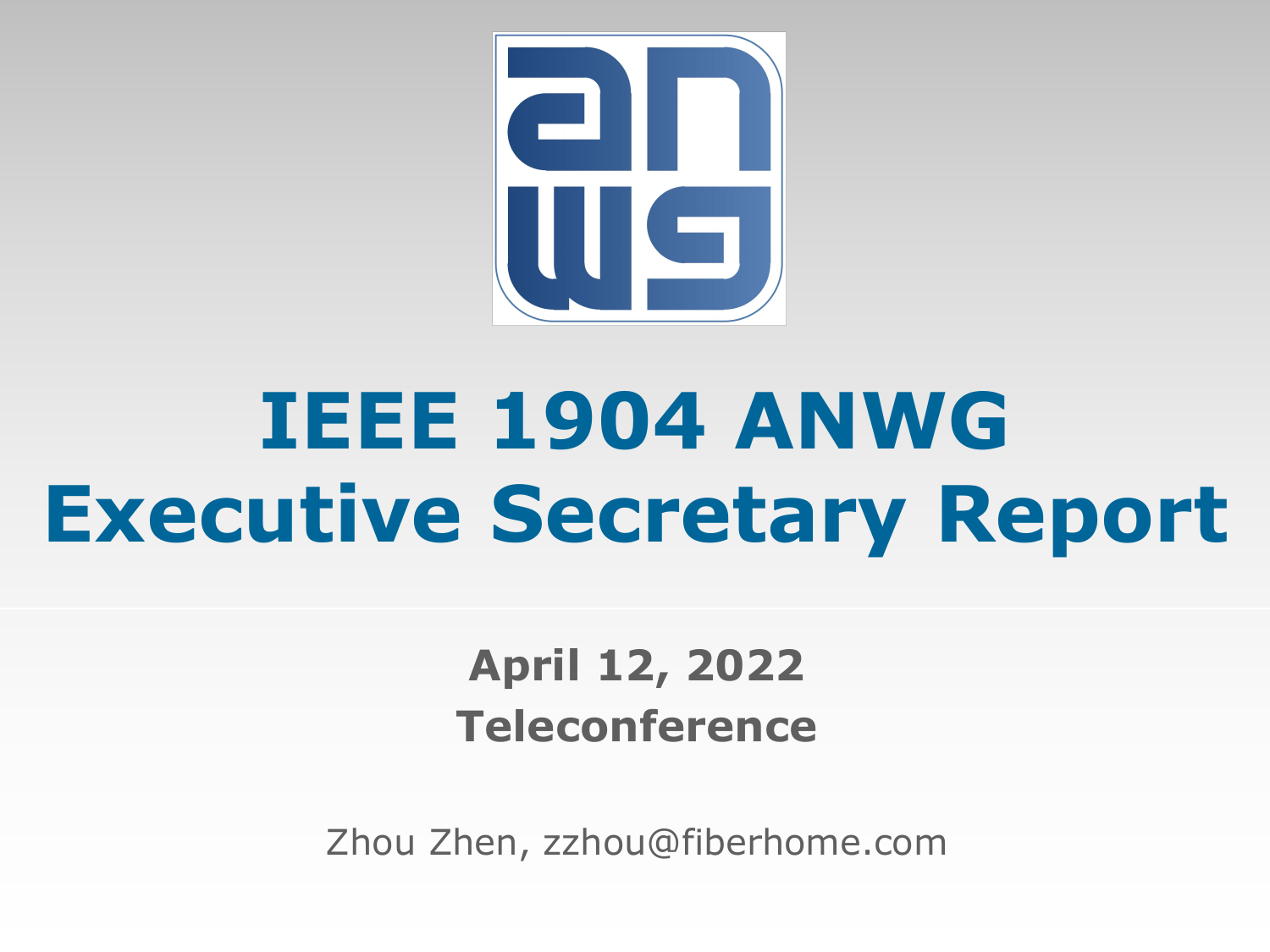### **Membership Status**

√WG has 12 members, including 9 voting members and **3** non-voting participants.

 $\checkmark$  There is no change since last meeting.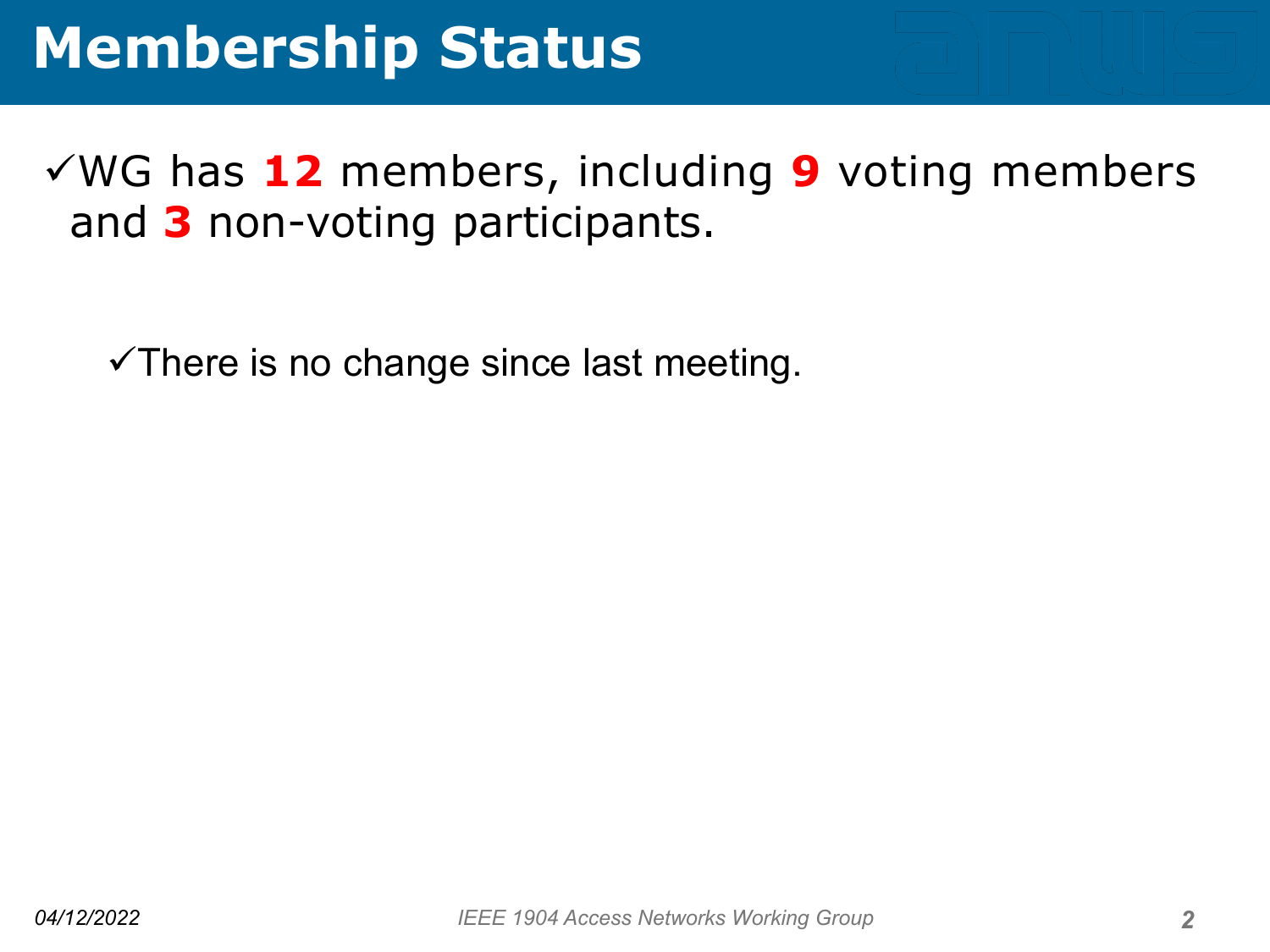## **Membership Criteria**

#### Membership status update criteria



- Voting member status is maintained through consistent participation at meetings and through Working Group votes.
- $\Box$  If a voting member misses two consecutive meetings, or two consecutive Working Group letter ballots, the voting privilege shall be revoked.
- Potential Voter should mark Request on sign in sheet to request voting right.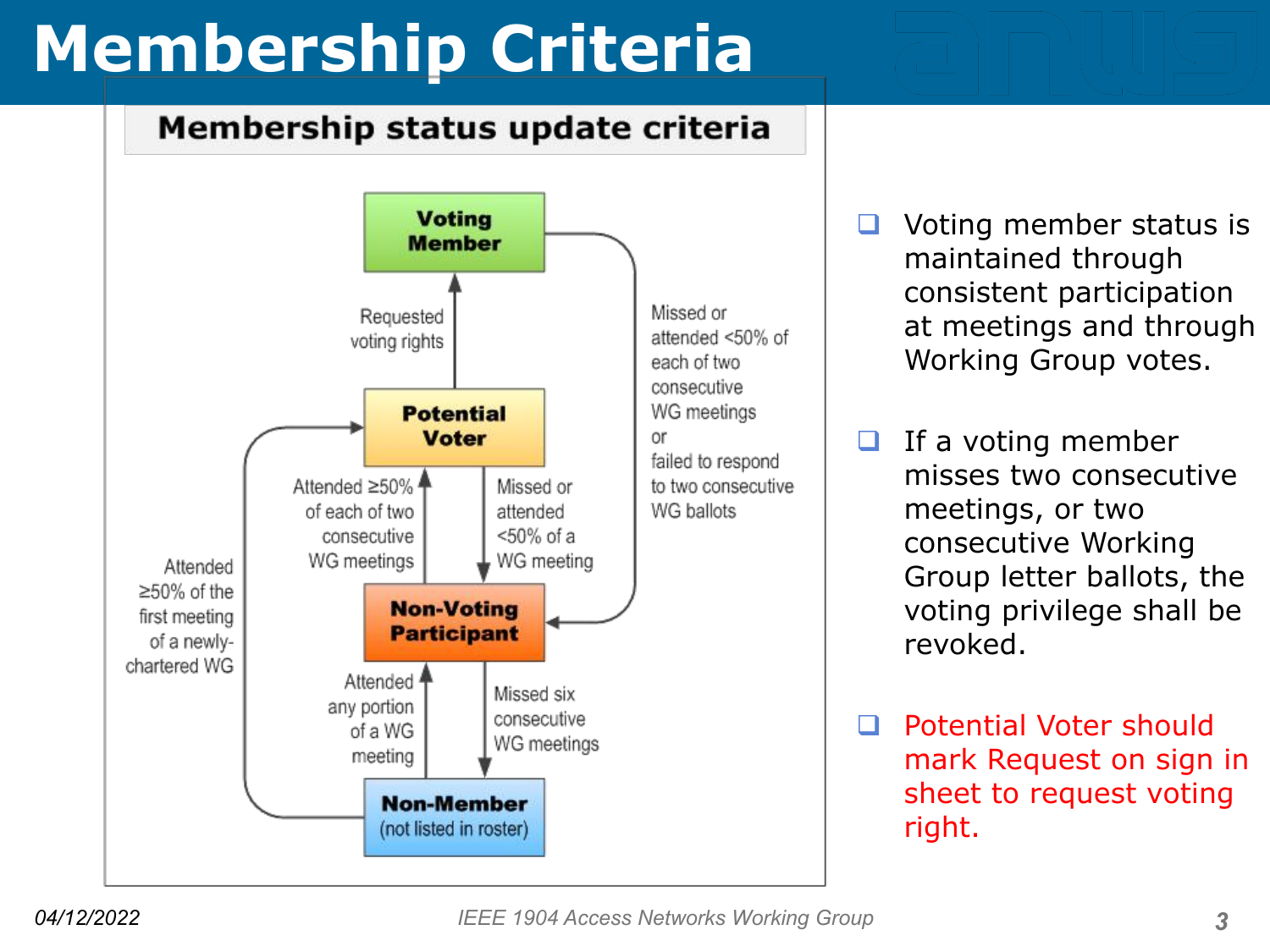### **Meeting Attendance List**

 $\checkmark$  Last two meeting attendances are Listed:

 $\checkmark$  Attendance credit is granted by attending at least 50% of a meeting's duration.

|                        | 32th meeting, December 14, 2021<br><b>Teleconference</b> | $33th$ m            |
|------------------------|----------------------------------------------------------|---------------------|
| <b>Burroughs Steve</b> | Curtis Knittle                                           | <b>Burroughs St</b> |
| Glen Kramer            | <b>JC</b> Marion                                         | Glen Kramer         |
| Kevin Noll             | Marek Hajduczenia                                        | Kevin Noll          |
| Mark Laubach           | <b>Ryan Tucker</b>                                       | Mark Laubac         |
| Zhou Zhen              |                                                          | Zhou Zhen           |
|                        |                                                          |                     |

| 33th meeting, February 15, 2022<br><b>Teleconference</b> |                   |
|----------------------------------------------------------|-------------------|
| <b>Burroughs Steve</b>                                   | Curtis Knittle    |
| Glen Kramer                                              | <b>JC</b> Marion  |
| Kevin Noll                                               | Marek Hajduczenia |
| Mark Laubach                                             | Jennifer Santulli |
| Zhou Zhen                                                |                   |
|                                                          |                   |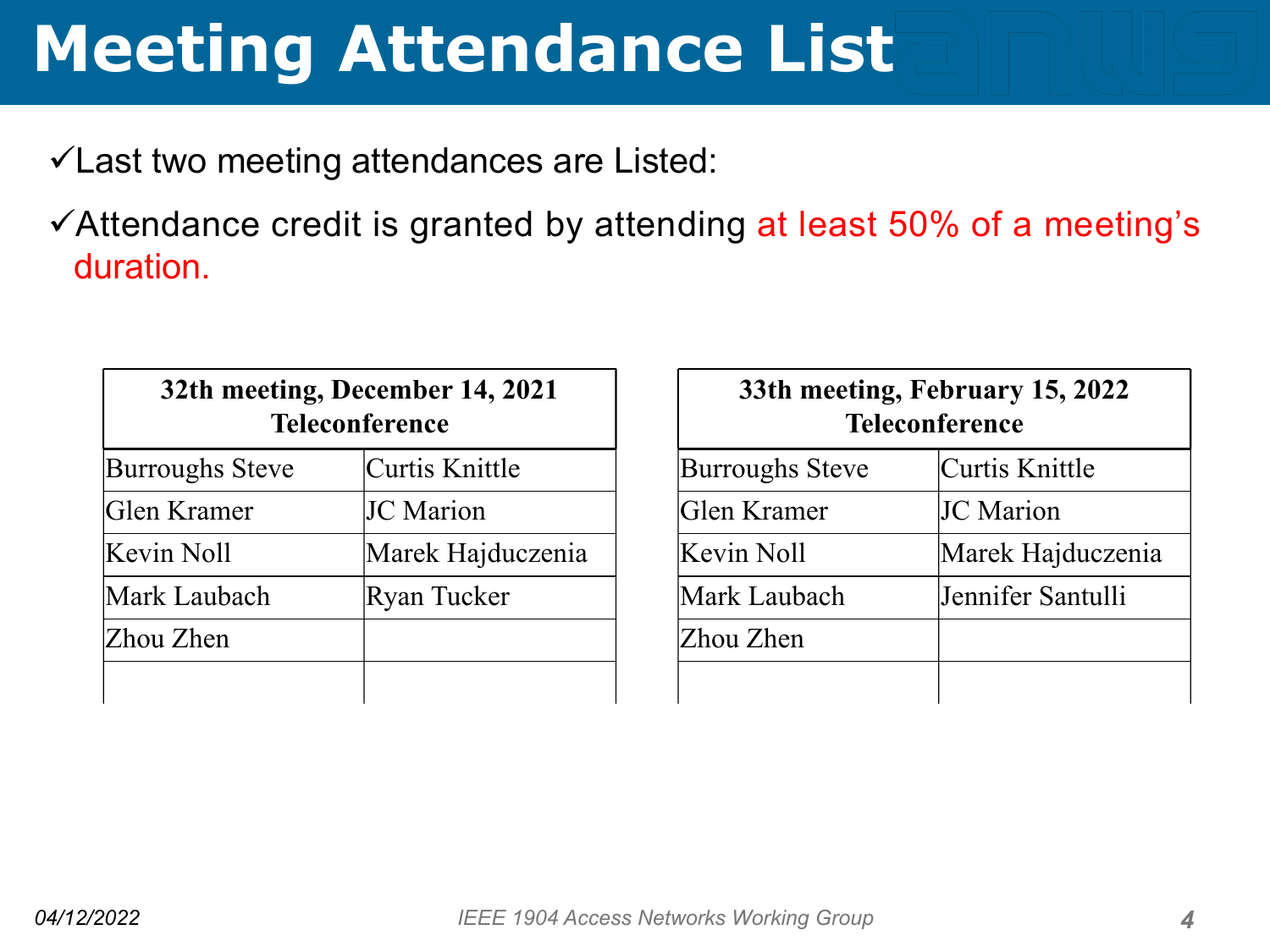### $\checkmark$ There is No Letter Ballot since last meeting.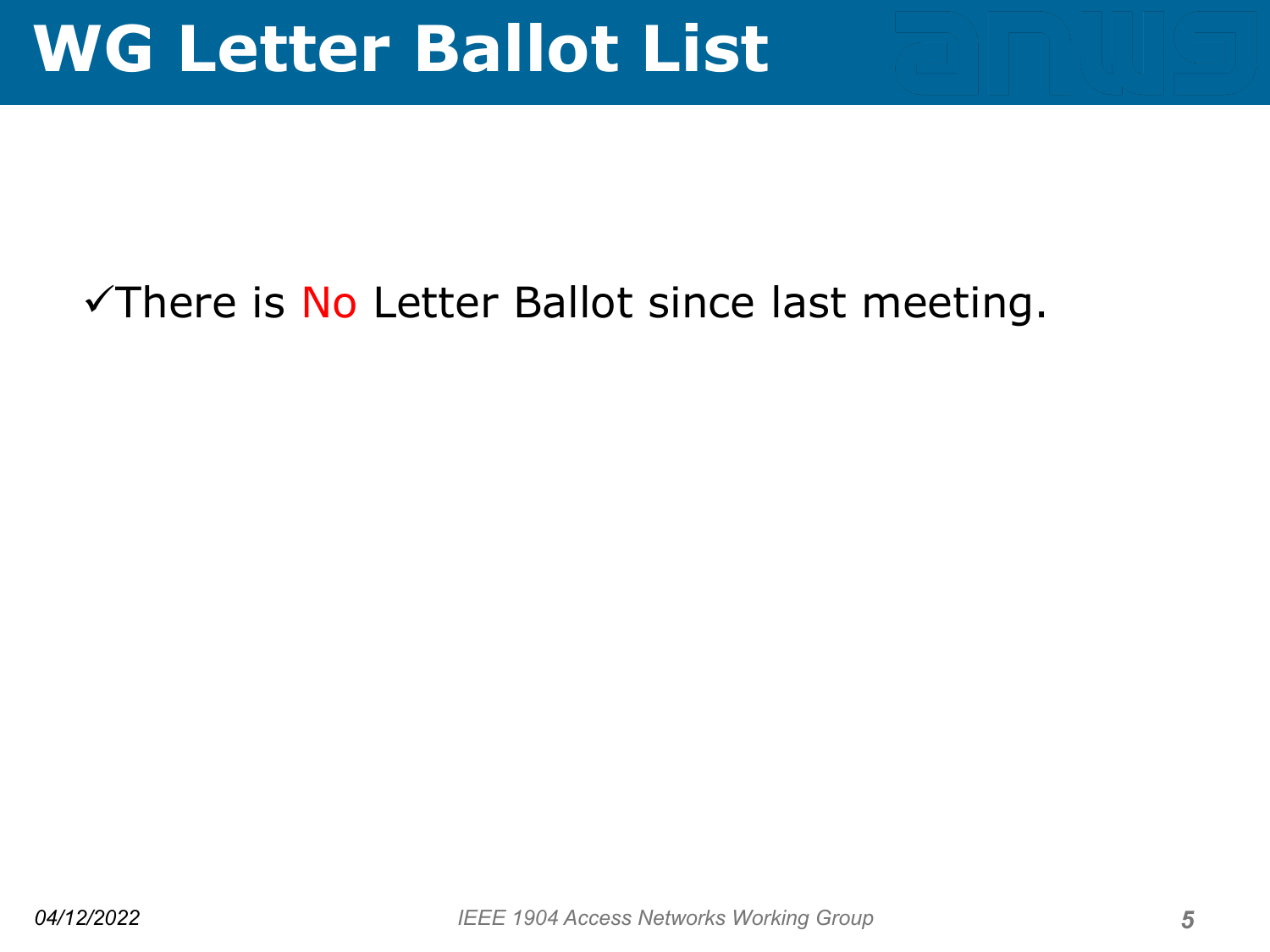## **Voting member list**

#### WG has **9** voting members.

|                 | <b>Member name</b>       | <b>Entity Name</b>                 |
|-----------------|--------------------------|------------------------------------|
| $\overline{1}$  | <b>Curtis Knittle</b>    | <b>Cablelabs</b>                   |
| $\overline{2}$  | <b>Glen Kramer</b>       | <b>Broadcom</b>                    |
| 3               | <b>JC Marion</b>         | <b>TiBit Communications</b>        |
| $\overline{4}$  | <b>Kevin Noll</b>        | <b>Vecima</b>                      |
| 5               | <b>Marek Hajduczenia</b> | <b>Charter Communications</b>      |
| $6\phantom{1}6$ | <b>Mark Laubach</b>      | Independent                        |
| $\overline{7}$  | <b>Ryan Tucker</b>       | <b>Charter Communications</b>      |
| 8               | <b>Steve Burroughs</b>   | <b>Cablelabs</b>                   |
| 9               | <b>Zhou Zhen</b>         | <b>FiberHome Telecommunication</b> |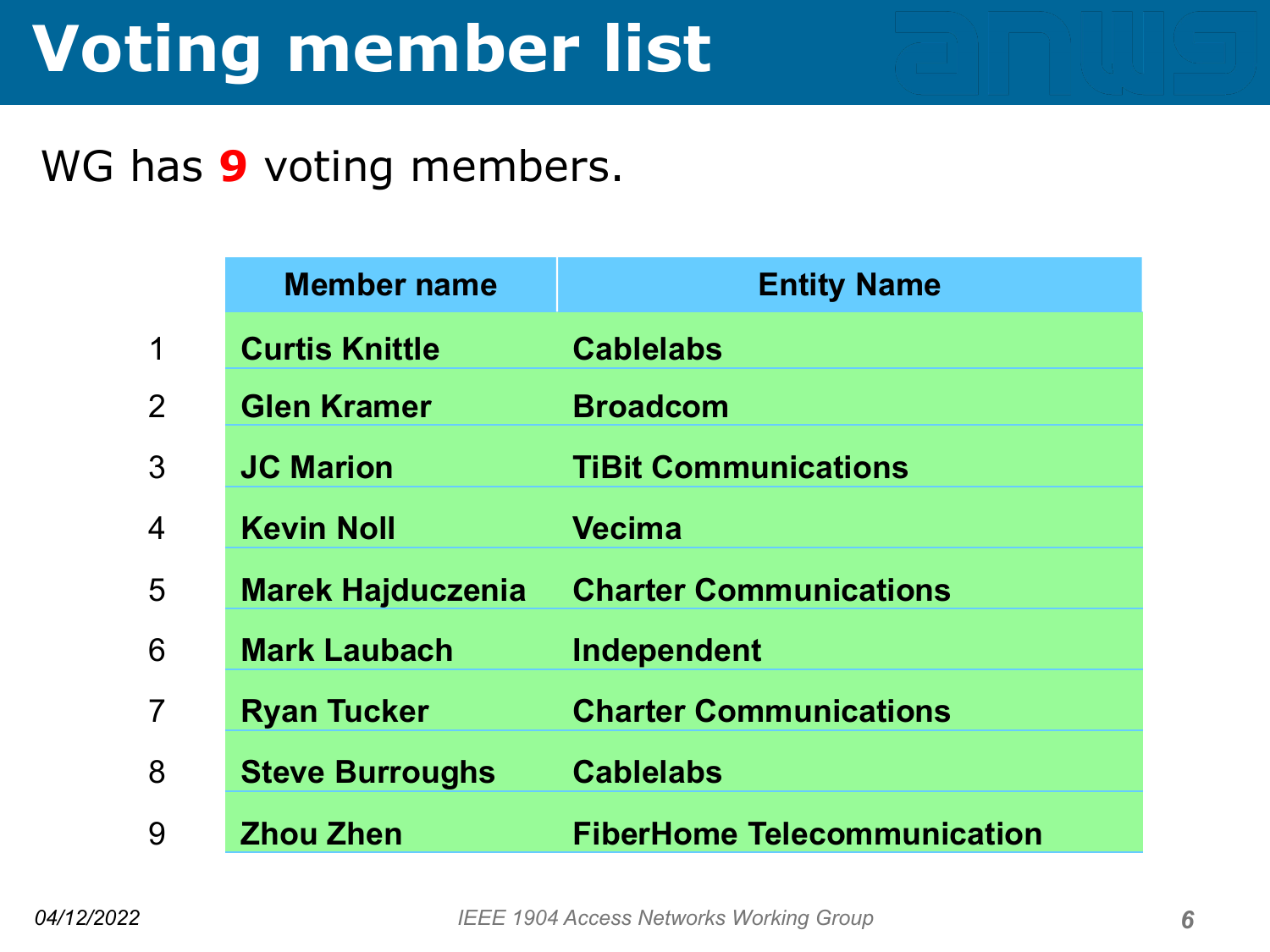### **Non-Voting Participant list**

#### WG has **3** non-voting participants:

 $\checkmark$  Please see the page of current members on ANWG website:

 $\checkmark$ http://www.ieee1904.org/wg\_members.shtml

 $\checkmark$  Please let me know if you find any change or mismatch.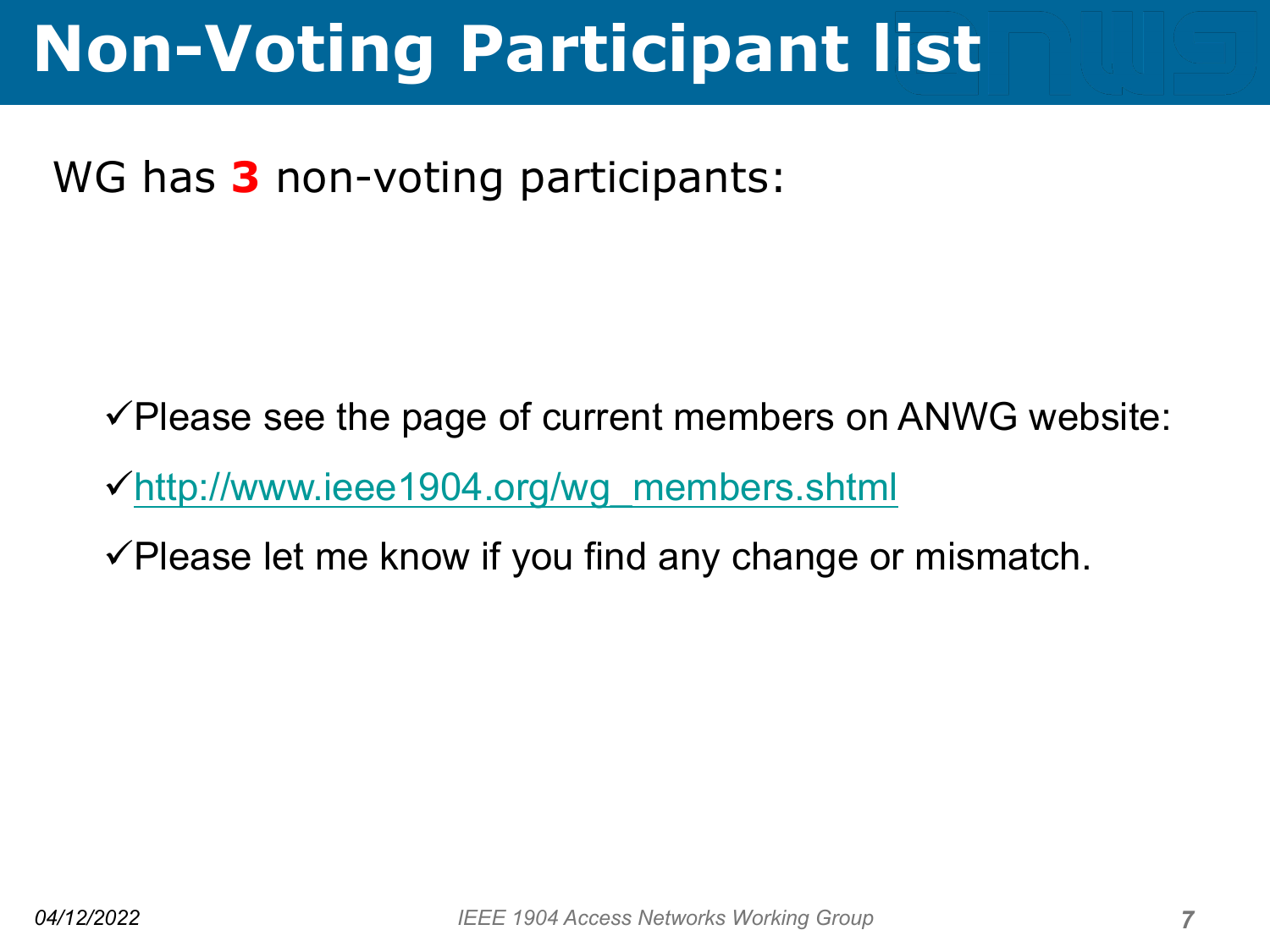### **Voters in peril**

#### 1 voter in peril right now.

| <b>Member's name</b> | <b>Entity Name</b>            | <b>Reason</b>    |
|----------------------|-------------------------------|------------------|
| <b>Ryan Tucker</b>   | <b>Charter Communications</b> | Miss one meeting |